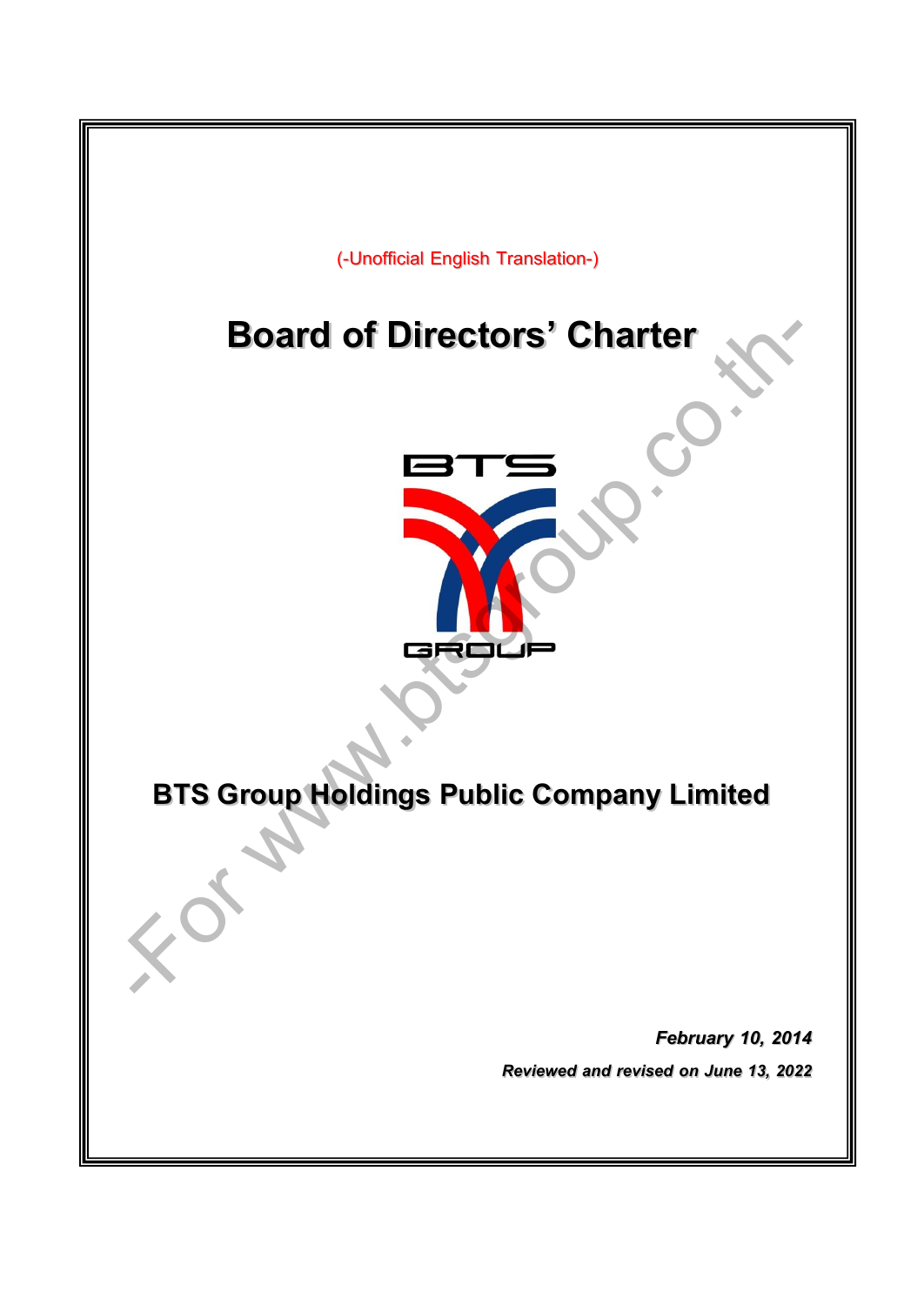#### *Introduction*

The Board of Directors of BTS Group Holdings Public Company Limited (the "Company") is committed to perform its duties and responsibilities in overseeing the Company's business operations and management for the best interests of the shareholders. Each director is committed to perform his or her duties in conformity with the following principles:

- 1. To perform the duties with due care (Duty of Care)
- 2. To perform the duties with loyalty to protect the best interest of the Company and shareholders (Duty of Loyalty)
- 3. To comply with the laws, the Company's objectives and Articles of Association, and the resolutions of the Board of Directors and shareholders' meetings (Duty of Obedience)
- 4. To disclose the information to the shareholders in an accurate, complete, transparent and timely manner (Duty of Disclosure).

In addition, the Board of Directors will define policy, vision, mission, values, strategy and goals of the Company on the principles of good corporate governance and business ethics in order to create the best value, returns and benefits to the Company and its shareholders.

The Board of Directors' Charter (this "Charter") was approved by the Board of Directors' Meeting held on February 10, 2014, and has been reviewed and amended to correspond with the organization structure and to promote the good corporate governance of the Company. best interests of the shareholders. Each director is committed to perform his or her duties in conformit the following principles:<br>
1. To perform the duties with due care (Duty of Care)<br>
2. To perform the duties with loyal

This Charter (as amended) shall be effective on June 13, 2022 henceforth.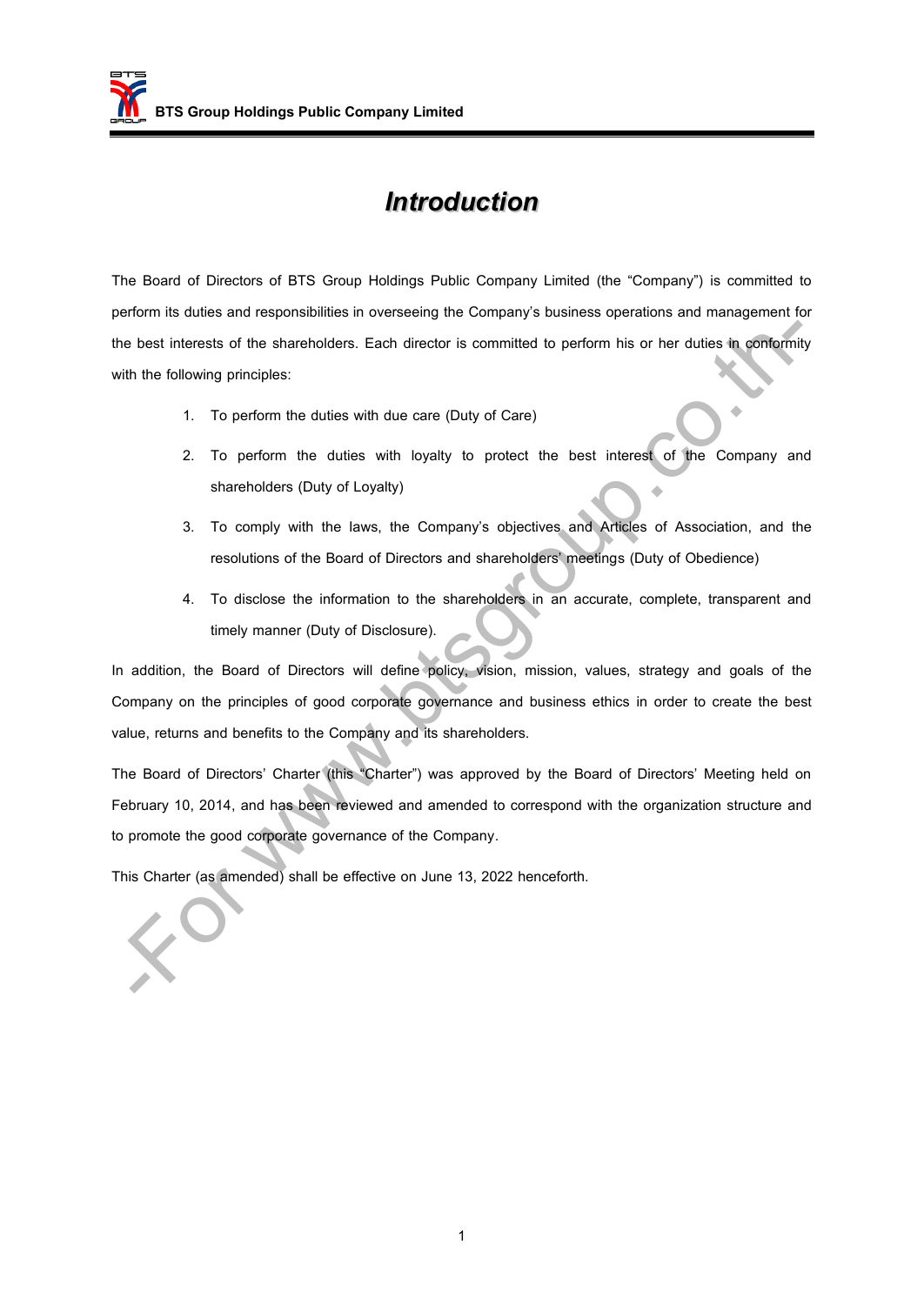#### *Structure of the Board of Directors*

- 1. The Board of Directors shall consist of directors in the number which are suitable to the size and business strategy of the Company. Nonetheless, there shall be at least 5 members and at least half of the members shall have their residence in the Kingdom of Thailand. A director of the Company is not required to be a shareholder of the Company;
- 2. The Board of Directors shall elect the Chairman of the Board from among themselves. The senior executive positions (consisting of the Chief Executive Officer, Deputy Chief Executive Officer, and Chief Officers) shall be appointed by the Board of Directors, as proposed by the Nomination and Remuneration Committee. The Chief Executive Officer shall be responsible for the day-to-day business operations of the Company and report directly to the Board of Directors. The structure, duties and responsibilities of the Executive Committee and the Chief Executive Officer shall be as set forth in the Executive Committee's Charter; the members shall have their residence in the Kingdom of Thailand. A director of the Company is not required to be a shareholder of the Company;<br>The Board of Directors shall elect the Chairman of the Board from among thems
- 3. The Board of Directors shall consist of independent directors in the number of at least one-third of the total number of directors, and in any case, the number of independent directors shall not be fewer than three; and
- 4. The term of office of the directors is as stipulated in the Company's Articles of Association. The directors retired by rotation are eligible for re-election.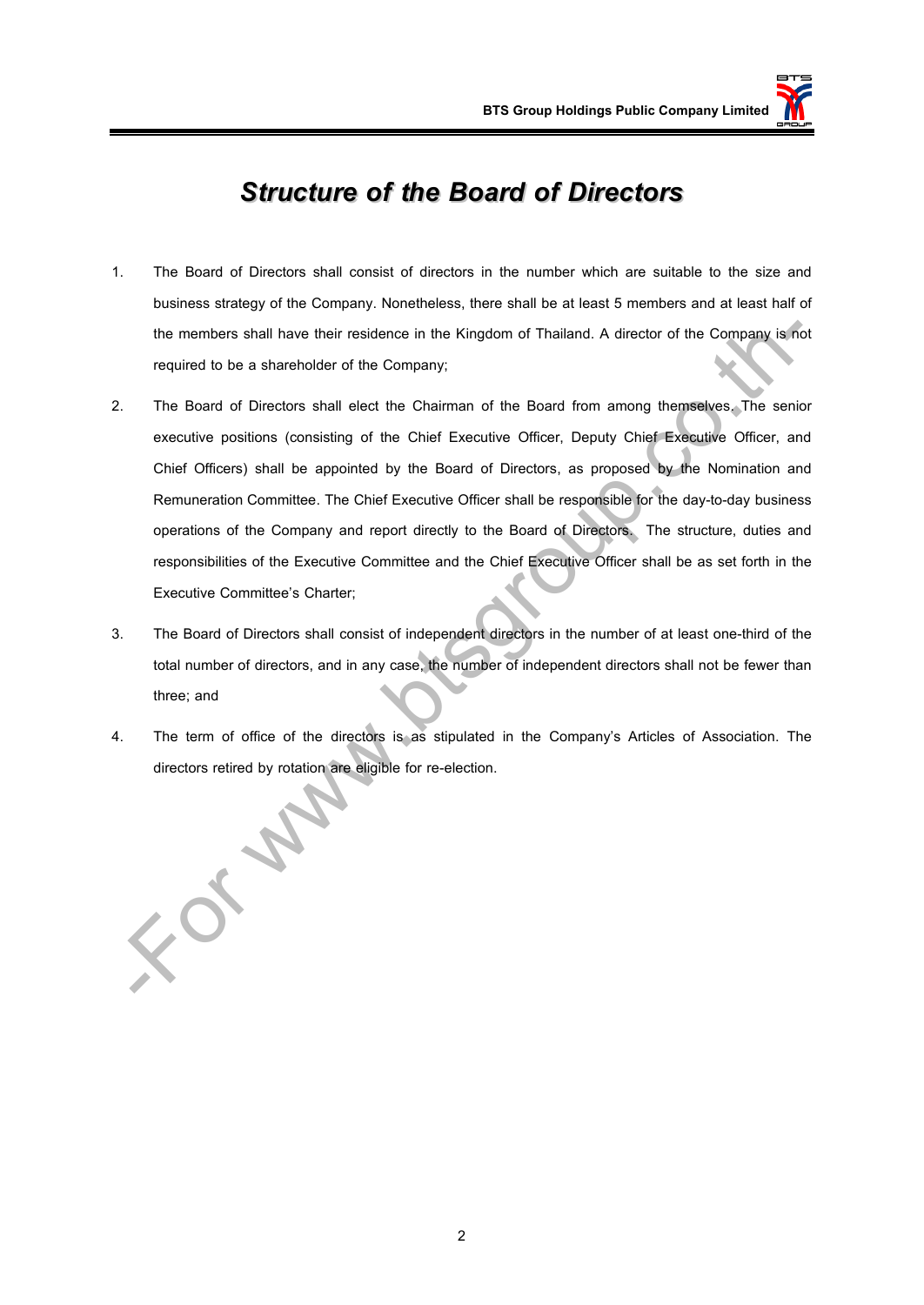# *Roles and Duties of the Chairman of the Board of Directors*

- 1. The Chairman as the chief of the Board of Directors has the duties and responsibilities to supervise and monitor the due performance of the Board of Directors and other sub-committees to efficiently achieve the business objectives and plans, as well as to ensure that all directors contribute to the promotion of ethical culture and good corporate governance;
- 2. The Chairman is the person who calls the meetings of the Board of Directors. In calling a meeting, the Chairman or a person assigned by him shall send out the meeting invitation to all directors at least 7 days prior to the meeting date. However, in necessary and emergency case and in order to preserve the rights or benefits of the Company, the meeting invitation may be sent by other means within a shorter timeframe. Such invitation may be served by hand to each director, or transmitted by facsimile transmission to every director specifying the place, date and time of the meeting and the nature of the businesses to be transacted. In addition, the Chairman should allocate sufficient time for the Management to report all details thoroughly and encourage the directors to carefully discuss all significant matters, as well as freely exercising their independent judgement; For which control of the Board of University and the meetings of the Chairman.<br>The column and monitor the due performance of the Board of Directors and other sub-committees to efficient<br>achieve the business objectives and
- 3. To act as the chairman at the meetings of the Board of Directors and to cast the casting vote in case of an equality of votes;
- 4. To act as the chairman at the shareholders' meetings of the Company and to conduct the meeting in compliance with the Company's Articles of Association and the meeting agenda and to cast the casting vote in case of an equality of votes; and
- 5. To perform other duties as specified by laws particularly as the duties of the Chairman.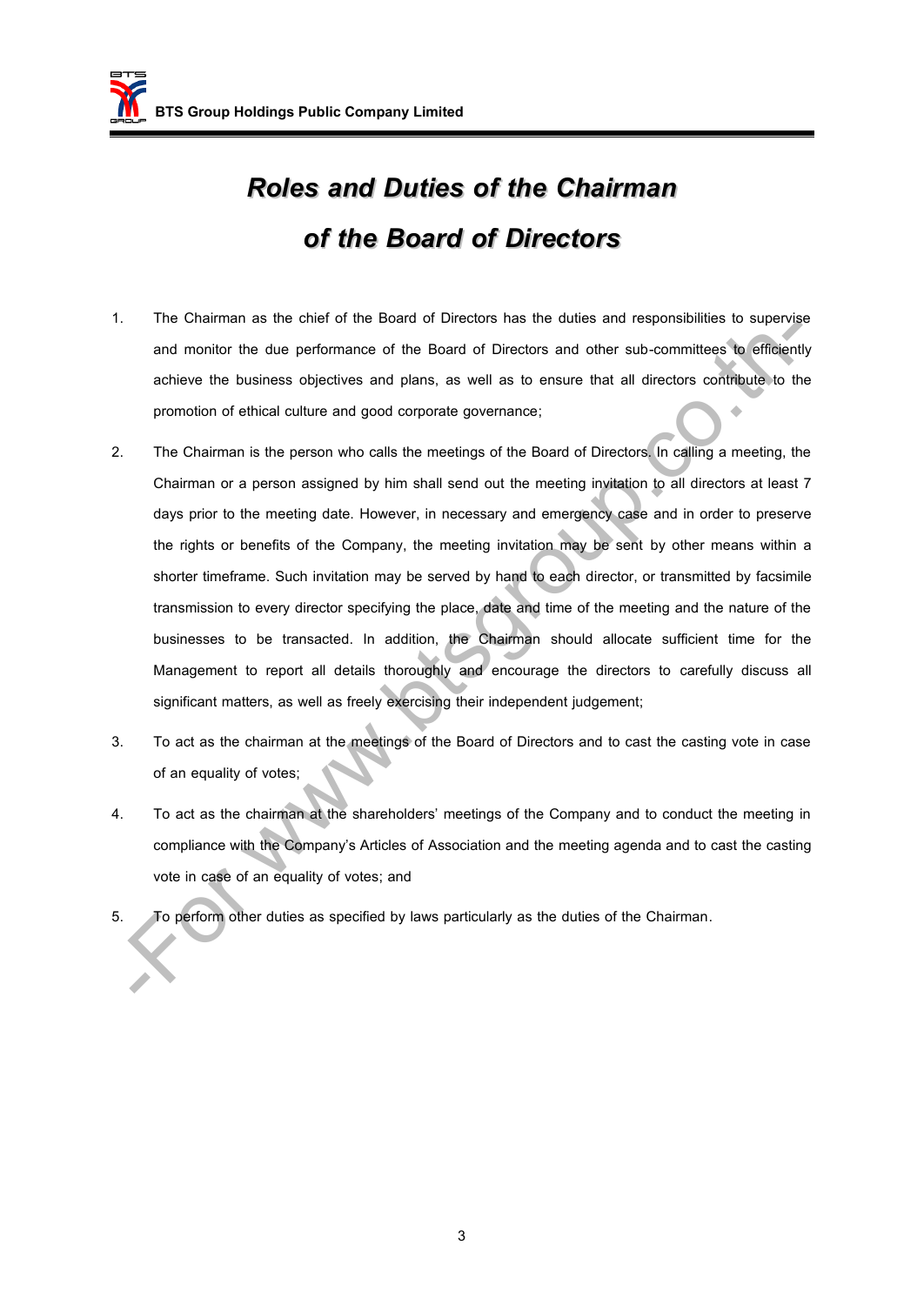### *Rules of the Board of Directors' Meeting*

- 1. The Board of Directors shall have more than 6 meetings in each fiscal year. The meeting timetable throughout the year will be set in advance. The meeting for any additional extraordinary matters may be called as necessary. The Chairman of the Audit Committee shall jointly consider and determine in advance the annual agenda items for the Board of Directors' Meetings with the Chairman and the Chief Executive Officer;
- 2. The quorum for the meeting of the Board of Directors shall consist of at least a half of the number of directors holding the office and attending the meeting in person; and
- 3. If the Chairman of the Board of Directors is not present at the meeting or unable to perform his duties, the presenting directors may choose one of the directors as the chairman for such meeting.

-Formal Control

4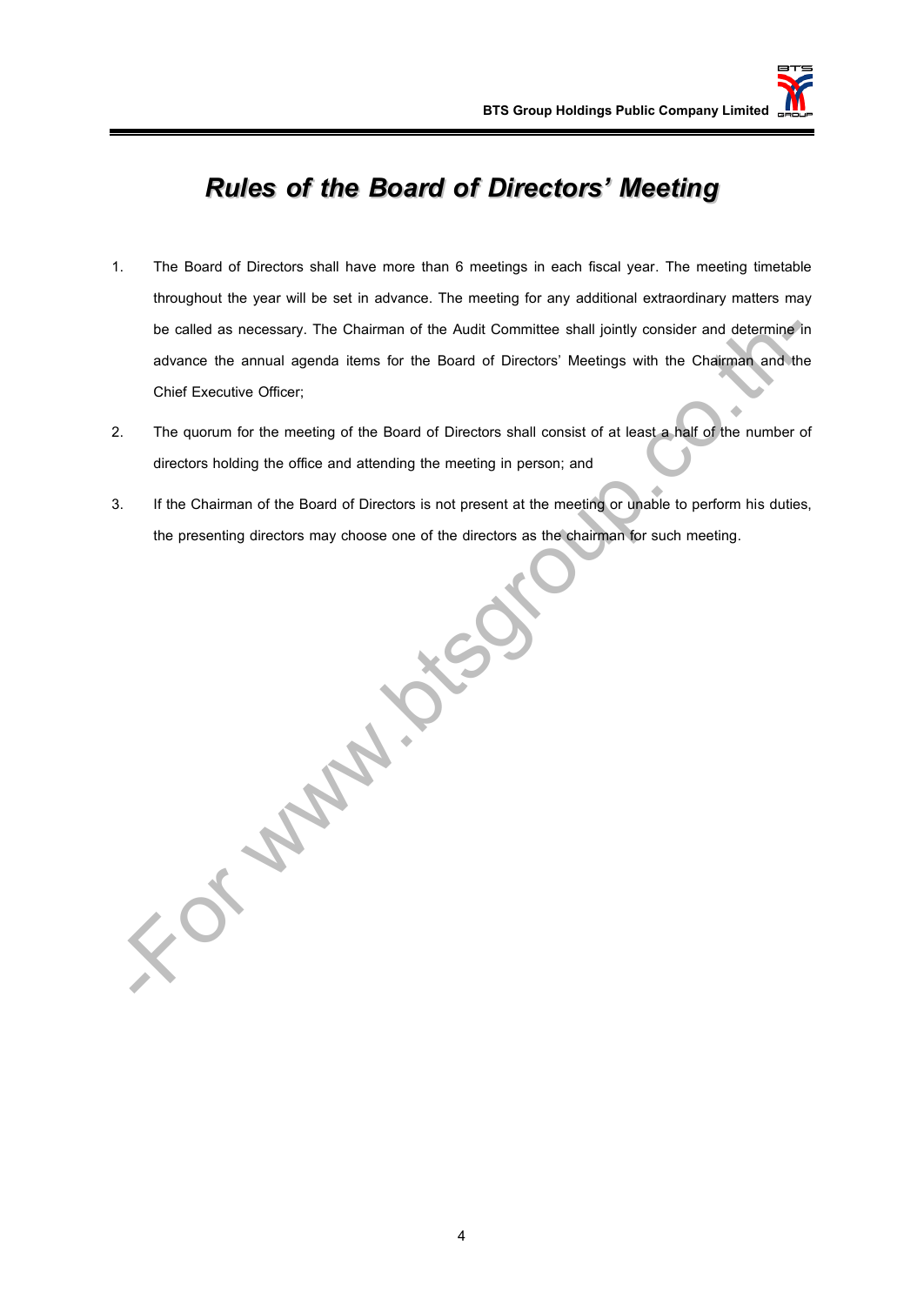#### *Qualifications of Directors*

- 1. Having knowledge, capability, skill, experience, and diversified expertise beneficial to the Company's businesses, and having the qualification suitable to the business strategy of the Company, including possessing qualifications and not having any prohibited characteristics under the public limited companies law, securities and exchange law, rules and regulations of the Company and relevant supervisory agencies and the good corporate governance of the Company;
- 2. Being independent, performing the duty of the director with due care and loyalty and being able to contribute and dedicate time for the Company's business affairs;
- 3. Having a good working profile and not engaging in a business or being a partner in a general partnership or being an unlimited liabilities partner in a limited partnership or a director in other private or public company which carries on businesses with the same nature and in competition with the Company's businesses, except the shareholders' meeting is informed of such nature before having a resolution to appoint such person and other relevant laws are complied; and possessing qualifications and not having any prohibited characteristics under the public limitial<br>companies law, securities and exchange law, rules and regulations of the Company<br>supervisory agencies and the good corporate
- 4. The independent directors shall possess the qualifications as specified in the Company's Definition of Independent Director. The members of the Audit Committee shall possess the additional qualifications in accordance with the laws.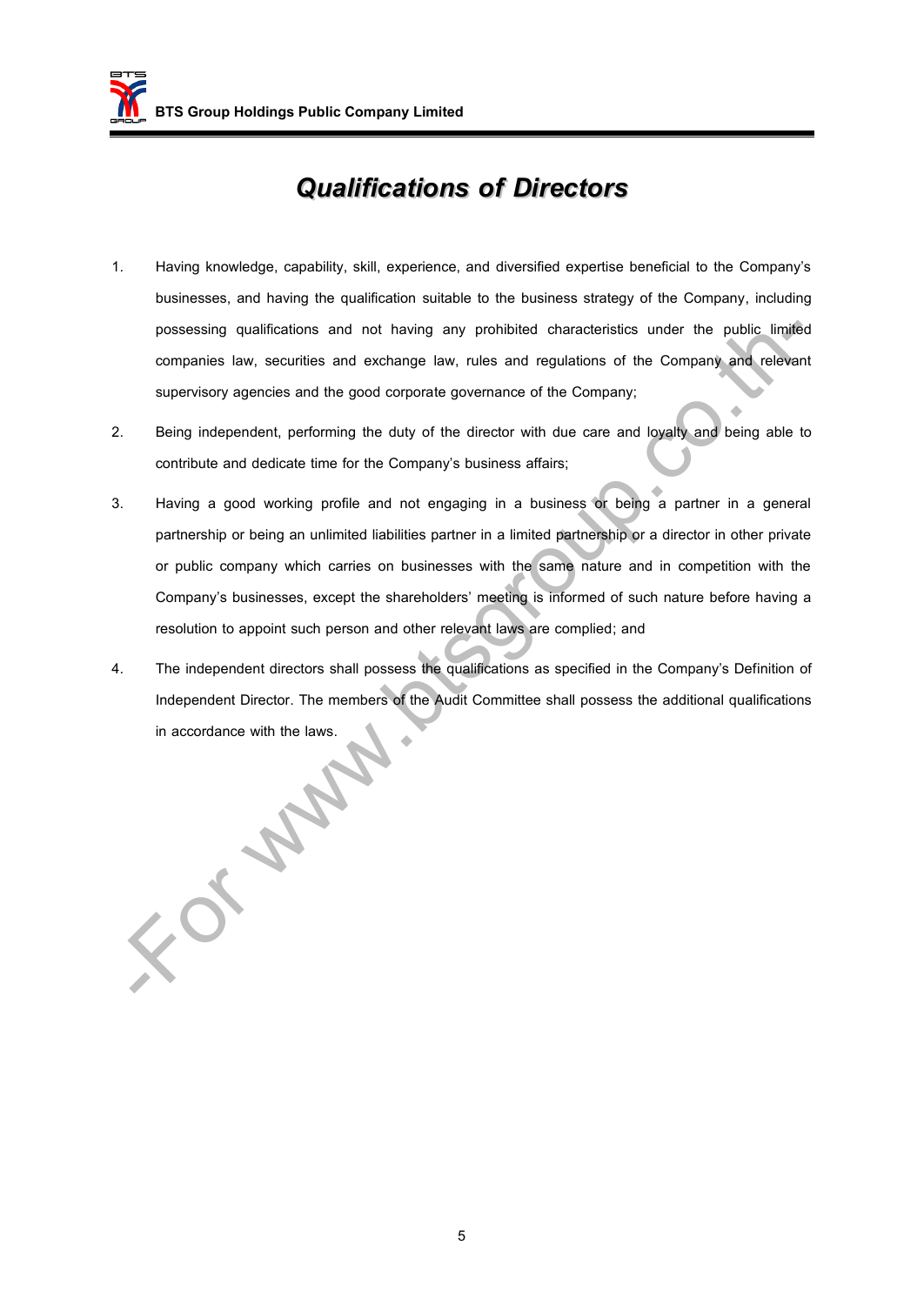## *Duties and Responsibilities of the Board of Directors*

- 1. To perform their duties in accordance with the laws, the objectives and the Articles of Association of the Company as well as the resolutions of the shareholders' meeting with honesty, responsibility, and due care for the utmost benefits of the Company and the shareholders;
- 2. To determine the Company's policy, vision, mission, values, strategy and goals, both in terms of financial and non-financial as well as supervising and monitoring the Management to ensure the implementation of those policies effectively and efficiently so as to create and maximize the sustainable value for the Company and the shareholders, to regularly consider, review, and determine the Company's policy, vision, mission, values, strategy and goals (1) annually for the short-term basis and (2) 3-5 years for the medium-to-long-term basis, and to monitor the implementation of the business strategy as well as reviewing the business strategy of the Company in the past fiscal year in order to set the business strategy of the next fiscal year; For performance with the terms, are objected to the company as well as the restortion of the shareholders' meeling with honesty, responsibility, and<br>the Company as well as the resolutions of the shareholders' meeling with
- 3. To determine the Company's business plan and annual budget, as well as considering and reviewing the progress of the monthly and quarterly performance of the Company, in comparison with the business plan and budget, and to consider the trends for the next periods;
- 4. To determine the remuneration structure and welfare for the employees in all levels, and to ensure that an appropriate remuneration mechanism is in place and in accordance with the short-term and longterm performance of the Company, with the Nomination and Remuneration Committee acting as superintendent;
- 5. To supervise the Management to ensure that the accounting system, financial reports and accounting audit system are accountable, and to monitor the sufficient of cash flow liquidity, as well as ensuring that the Company has a good internal control system that is sufficient and appropriate;
- 6. To consider and approve the acquisition and disposal of assets, investment in new businesses and any matters as required by the laws, save for the matters that the resolutions of the shareholders' meeting are required under the laws;
- 7. To consider and/or provide an opinion on the connected transactions of the Company and its subsidiaries and to ensure the compliance with the laws, notifications, regulations and relevant rules;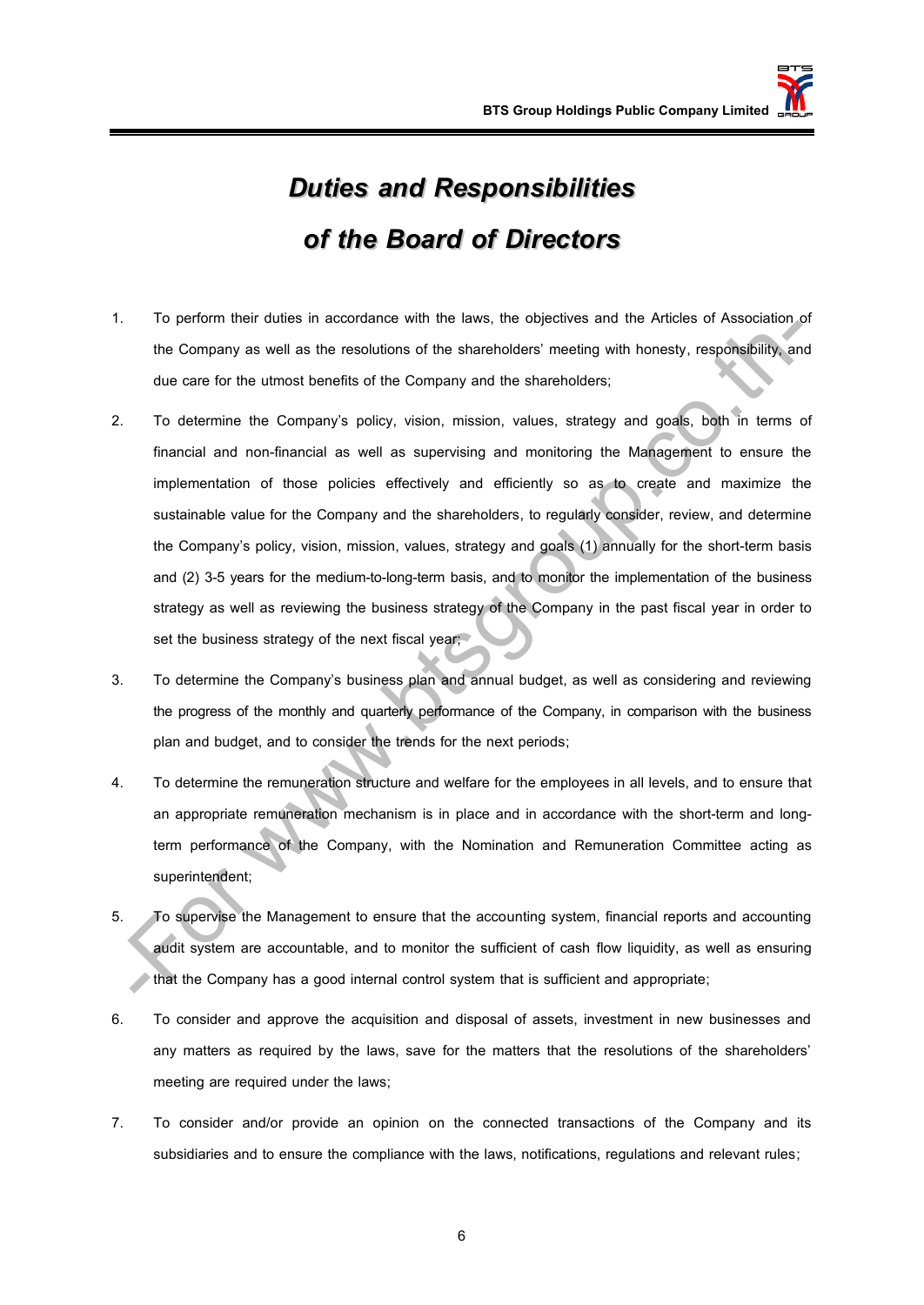- 8. To monitor and prevent a conflict of interests among the stakeholders of the Company;
- 9. To consider all the Company's affairs by taking into account the benefits of the shareholders and all groups of stakeholders equitably. The director shall report to the Company, without delay, if he has any conflict of interests in a contract to be entered into with the Company or an increase or decrease of his shareholding in the Company or its subsidiaries. Hence, for any transaction with the director or a person having a conflict of interests or a conflict of any kinds with the Company or its subsidiaries, the director in conflict shall have no right to vote to approve such transaction;
- 10. To govern the business operations with business ethics and conducts as well as promoting the creation of corporate culture for all employees to adhere and perform their duties with ethics and integrity, and to regularly review the corporate governance policy and code of business conduct on an annual basis as well as evaluating the implementation of such policies at least once a year;
- 11. To establish the risk policy and framework, to review and evaluate the appropriateness of the policy and framework on an ongoing basis and to ensure that enterprise risk management policy and internal controls system are implemented in order to effectively achieve the objectives;
- 12. To establish a sustainability policy, covering responsibilities on Environmental, Social and Governance (ESG) dimensions and to monitor the implementation of such policy;
- 13. To consider and approve the Company's climate strategy to address climate-related risks and opportunities, oversee the implementation, and incorporate this strategy into the Company's relevant decision-making processes, and management performance evaluation and incentives;
- 14. To report the responsibilities of the Board of Directors in the preparation of the financial statements by disclosing such report along with the external auditor report in the Company's Annual Report, covering key issues under the Code of Best Practices for Directors of Listed Companies of the Stock Exchange of Thailand, as well as disclosing any material information in an accurate, complete, timely manner and correspond with the relevant regulations, standard, and guidelines; parson having a conflict of interests or a conflict of any kinds with the Company or its subsidiaries. The director in conflict shall have no right to vote to approve such transaction;<br>
To govern the business operations wi
- 15. To delegate one or more directors or other persons to perform any task on behalf of the Board of Directors. However, such delegation shall not be the authorization or sub-authorization that allows the director or any designated person, who has a conflict of interests or a conflict of any kinds with the Company or its subsidiaries, to approve such transaction;
- 16. To evaluate the performance of the Board of Directors on an annual basis, both group evaluation and individual evaluation, in order to use as a guideline for the review of the Board of Directors' performance,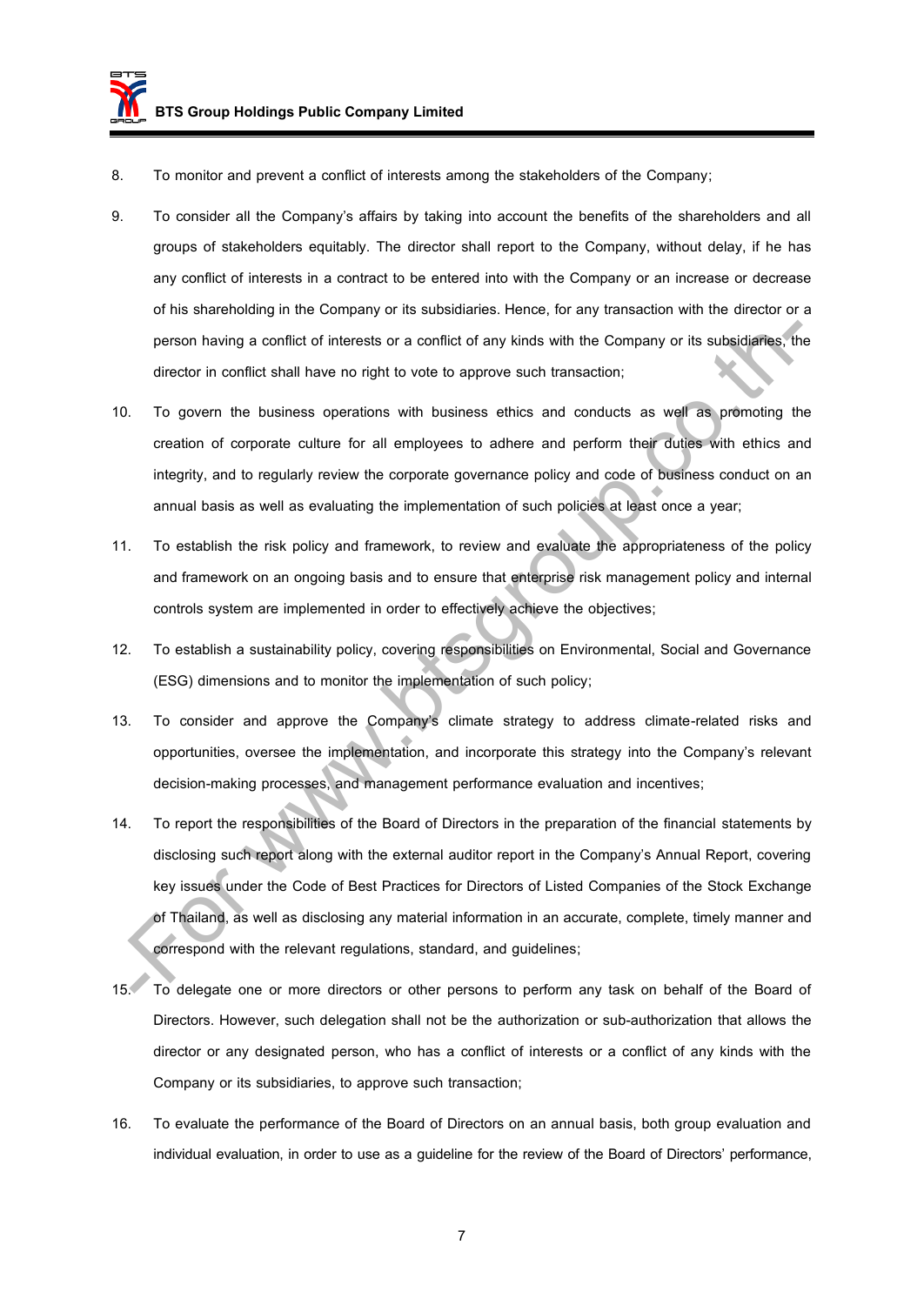as well as reviewing their duties and responsibilities in the Board of Directors' Charter on an annual basis;

- 17. To appoint sub-committees to assist and monitor the management system and the internal control system to ensure the compliance with the Company's policies, such as the Executive Committee, the Audit Committee, the Nomination and Remuneration Committee, and the Corporate Governance Committee, and to assign the annual performance evaluation and review the duties and responsibilities in the charter of all sub-committees;
- 18. To delegate the authorities, duties, and responsibilities to the Management in order to clearly separate the roles, duties and responsibilities between the Board of Directors and the Management as well as reviewing such separation of roles, duties and responsibilities, and to regularly monitor and evaluate the performance of the Management in order to maintain the balance of power, enhance the independence in performing duties and increase the operational efficiency;
- 19. To determine and review the business organization chart and to appoint the Advisory Board which consists of a group of individual advisors who are knowledgeable and being the experts who can provide the strategic and useful advice to the business affairs of the Company and subsidiaries. The opinion or advice from the Advisory Board will be the opinion/advice from a person who is not involved in the business management of the Company and this would assist the Company to gain benefits from the viewpoint of a third party. Nonetheless, the advice, opinion or suggestion from the Advisory Board has no legal binding effect over the Company; Committee, and to assign the annual performance evaluation and review the duties and responsibilities<br>in the charter of all sub-committees;<br>To delegate the authorities, duties, and responsibilities to the Management in ord
- 20. To prepare and review the succession plan in order to determine the succession process for the position of the Chief Executive Officer and other senior executive positions; and
- 21. To appoint the Company Secretary to ensure that the Board of Directors and the Company comply with the laws and relevant regulations.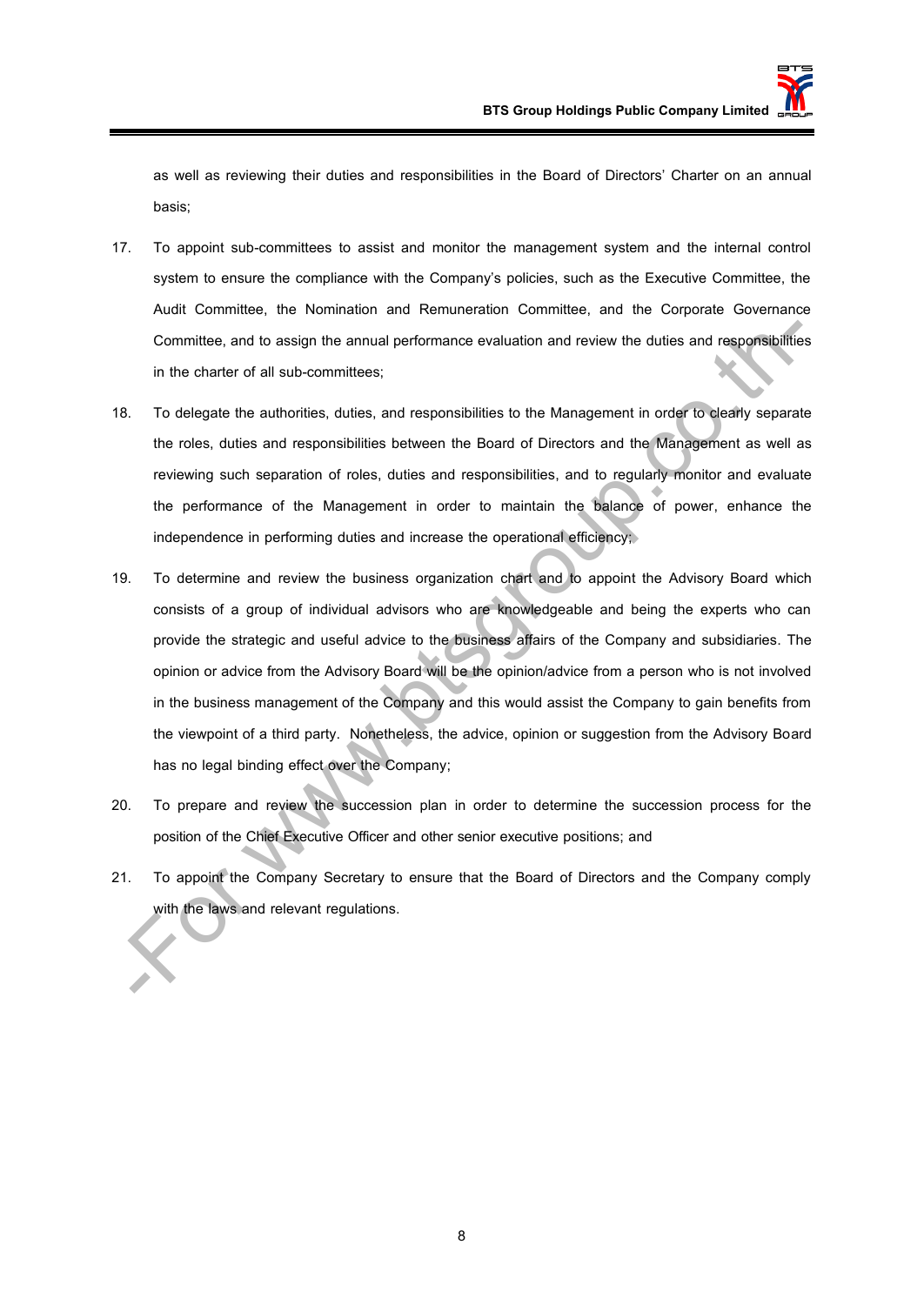### *Appointment and Removal of Directors*

The appointment and removal of the directors of the Company are in accordance with the criteria and procedures as stipulated in the laws and the Company's Articles of Association which can be summarized as follows:

- 1. In every Annual General Meeting of Shareholders, at least one-third (1/3) of the directors shall retire by rotation. If the number of directors to retire by rotation is not divisible by three, the number of directors closest to one-third (1/3) of all directors shall retire. The directors who retire by rotation are eligible for the re-election;
- 2. The election of the directors at the shareholders' meeting shall be in accordance with the following rules and procedures:
	- Each shareholder shall have one vote for one share;
	- Each shareholder shall use all of his or her votes to elect one or several persons as the director(s). However, he or she may not divide his or her votes among the candidates;
- The candidates who receive the most votes in descending order will be elected as the director(s) up to the number of the directors required to be elected at such meeting. In the event that the candidates have equal votes and their election would exceed the number of directors required to be elected at such meeting, the chairman of the meeting shall have a casting vote; The every Annual General Meeting of Shareholders, at least one-third (1/3) of the directors shall reline totation. If the number of directors to retire by rotation is not divisible by three, the number of directors of the
- 3. Apart from the retirement by rotation, the directors shall cease from their office on the grounds of:
	- death;
		- resignation;
		- lack of qualifications or possession of prohibited characteristics according to the Public Limited Companies Act B.E. 2535 (1992);
	- removal by a resolution of the shareholders' meeting;
	- removal by the court's order;
- 4. In case of a vacancy in the Board of Directors for the reasons other than the retirement by rotation, the Board of Directors shall pass a resolution with the affirmative votes of not less than three-quarters (3/4) of the number of the directors remaining in the office to elect a person who has the qualification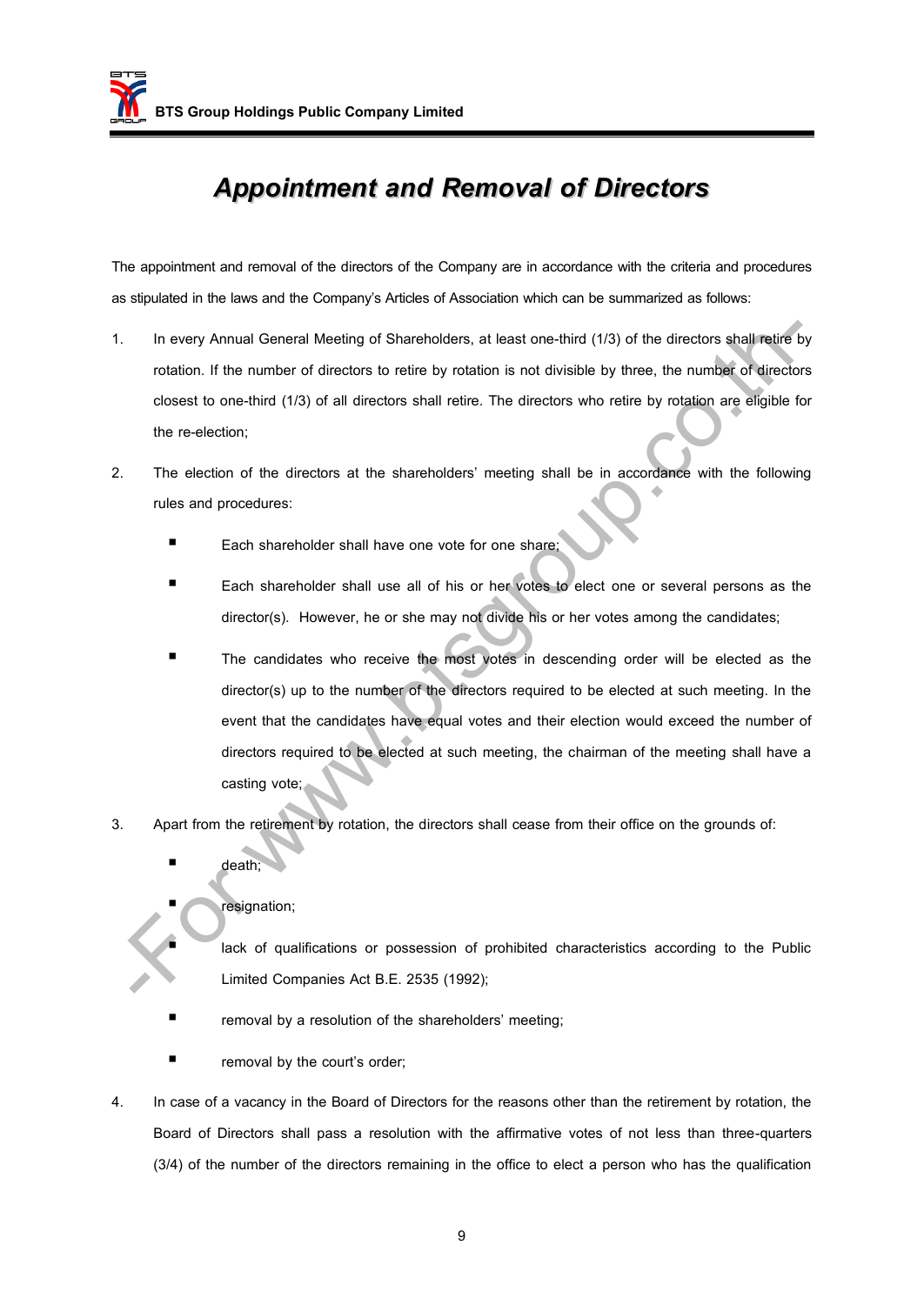and possesses no prohibited characteristics under the Public Limited Companies Act B.E. 2535 (1992) as the substitute director at the next meeting of the Board of Directors, unless the remaining term of office of the said director is less than two months; and

5. The shareholders' meeting may pass a resolution to remove any director from his office prior to the expiration of his term by the affirmative votes of not less than three-quarters (3/4) of the number of the shareholders attending the meeting and having the right to vote and hold shares not less than one-half (1/2) of the total number of shares held by the shareholders attending the meeting and having the right to vote.

or was in the way